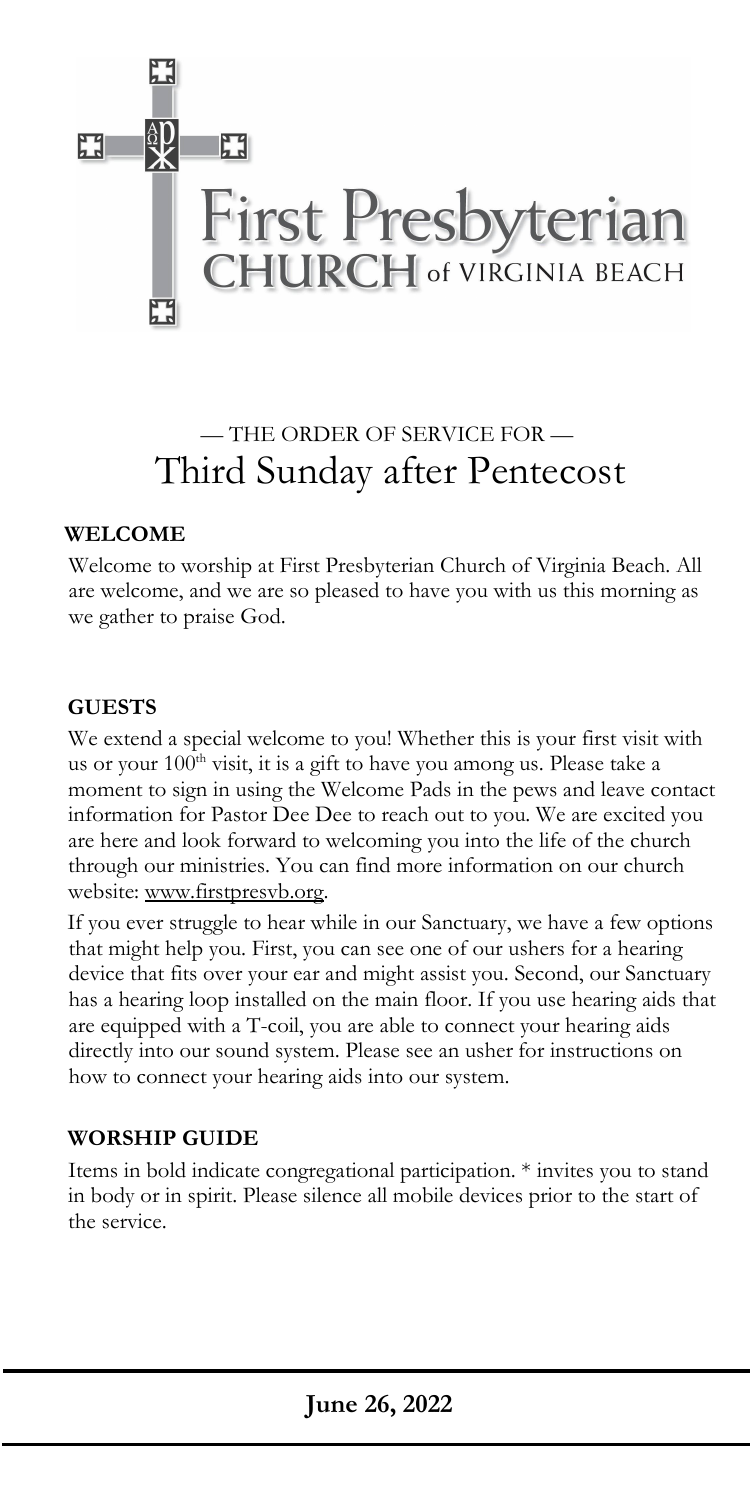## THE GATHERING

#### **GREETING**

 **Sharing the Peace of Christ** Leader: The peace of Christ be with you. **People: And also with you.** Leader: Let us welcome one another with the peace of Christ.

#### **VOLUNTARY**

*Spirit* Michael Bedford

**INTROIT** 

## **CALL TO WORSHIP** *from Psalm 77*

Leader: I will call to mind the deeds of the Lord.

## **People: I will remember your wonders of old.**

Leader: I will meditate on all your work

#### **People: And muse on your mighty deeds.**

Leader: Your way, O God, is holy.

## **People: What god is so great as our God?**

Leader: With your strong arm you redeem your people.

## **OPENING PRAYER**

## **\* PROCESSIONAL HYMN 476**

*O Worship the King, All Glorious Above!* LYONS

## **\* CALL TO CONFESSION**

## **\* PRAYER OF CONFESSION**

**Holy and Merciful God, in your presence we confess our sinfulness and shortcomings, and our offenses against you. We have done our will rather than your will. We have not loved you with all our heart, with all our soul, and with all our mind. We have not loved our neighbor as we love ourselves. You alone know how often we have sinned in wandering from your ways, in wasting your gifts, and in forgetting your love. Forgive our iniquities Lord through your grace. Reckon to us the righteousness of our Lord and Savior Jesus Christ. We pray these things in the name of Jesus. Amen.** *(Silent prayers and confession)*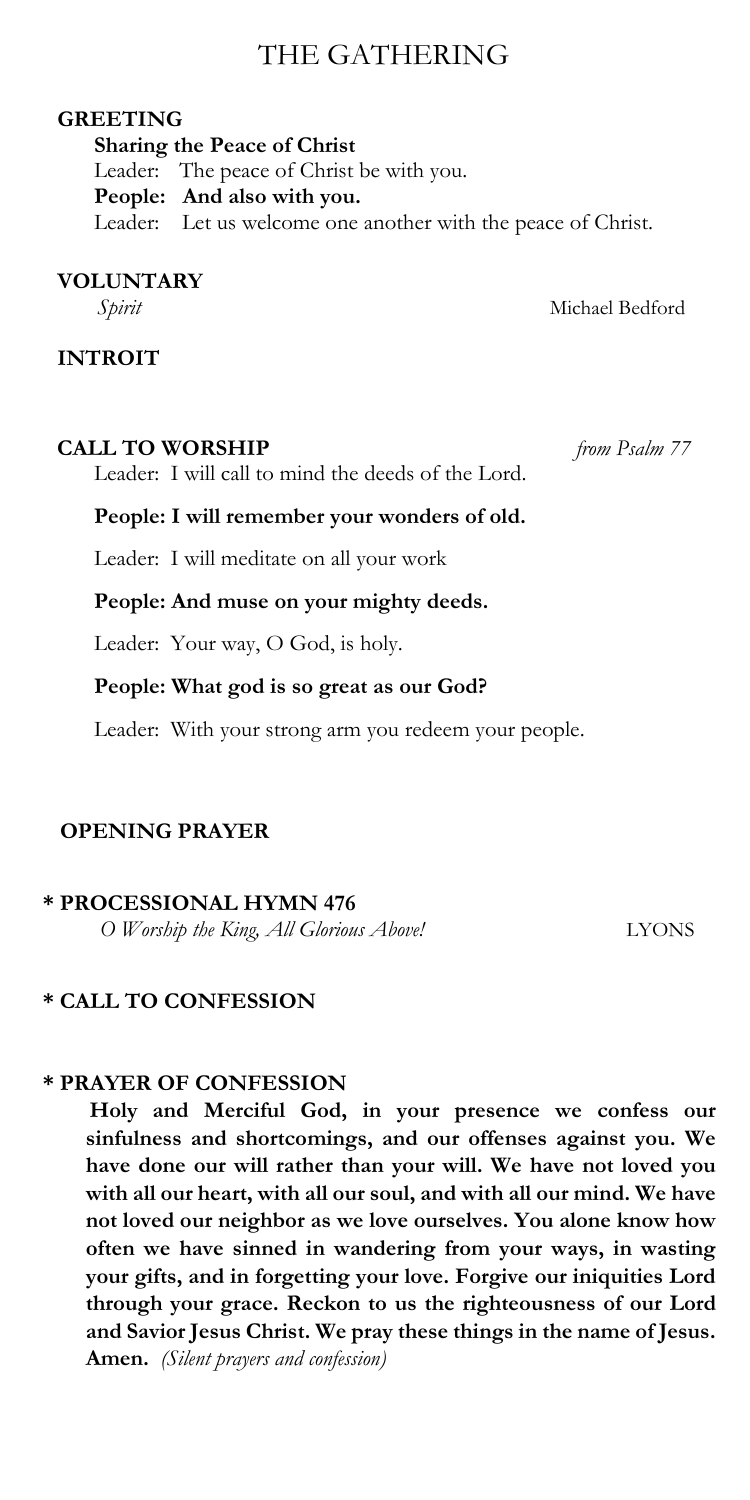#### **\* KYRIE**

**Lord, have mercy upon us; Christ, have mercy upon us; Lord, have mercy upon us.**

## **\* DECLARATION OF PARDON**

#### **\* HYMN OF RESPONSE** *Gloria Patri*

**Glory be to the Father, and to the Son, and to the Holy Ghost, as it was in the beginning, is now, and ever shall be, world without end. Amen.** 

## **COMMISSIONING THE 2022 MISSION TEAM TO CHAIPAS**

*Stuart Nesbit, Tate Zimmerman, Kevin Gardner, Alex Rader, Reed Rader, Emily Lowery, Leo Delyannis, and Randy DuVall.*

## THE WORD

#### **WORD FOR CHILDREN: SPIRIT BOX**

Following this time, children *ages 4 years - 2nd grade* may return to their seats or join our Wonders of Worship team in the Chapel. Children will rejoin their families in the Sanctuary near the end of the service in time for the offering.

Children 2-3 years old will join caregivers in Room 212 and may be picked up after the service.

\*Our Nursery, located on the first floor, is available for our youngest children and infants during the entire worship service.

#### **PRAYER OF ILLUMINATION**

#### **FIRST LESSON OF SCRIPTURE** Galatians 5:1, 13-25

For freedom Christ has set us free. Stand firm, therefore, and do not submit again to a yoke of slavery. For you were called to freedom, brothers and sisters, only do not use your freedom as an opportunity for self-indulgence, but through love become enslaved to one another. For the whole law is summed up in a single commandment, "You shall love your neighbor as yourself." If, however, you bite and devour one another, take care that you are not consumed by one another. Live by the Spirit, I say, and do not gratify the desires of the flesh. For what the flesh desires is opposed to the Spirit, and what the Spirit desires is opposed to the flesh, for these are opposed to each other, to prevent you from doing what you want. But if you are led by the Spirit, you are not subject to the law. Now the works of the flesh are obvious: sexual immorality, impurity, debauchery, idolatry, sorcery, enmities, strife, jealousy, anger, quarrels, dissensions, actions, envy, drunkenness, carousing, and things like these. I am warning you, as I warned you before: those who do such things will not inherit the kingdom of God. By contrast, the fruit of the Spirit is love, joy, peace, patience, kindness, generosity, faithfulness, gentleness, and self-control. There is no law against such things. And those who belong to to Christ have crucified the flesh with its passions and desires. If we live by the Spirit, let us also be guided by the Spirit.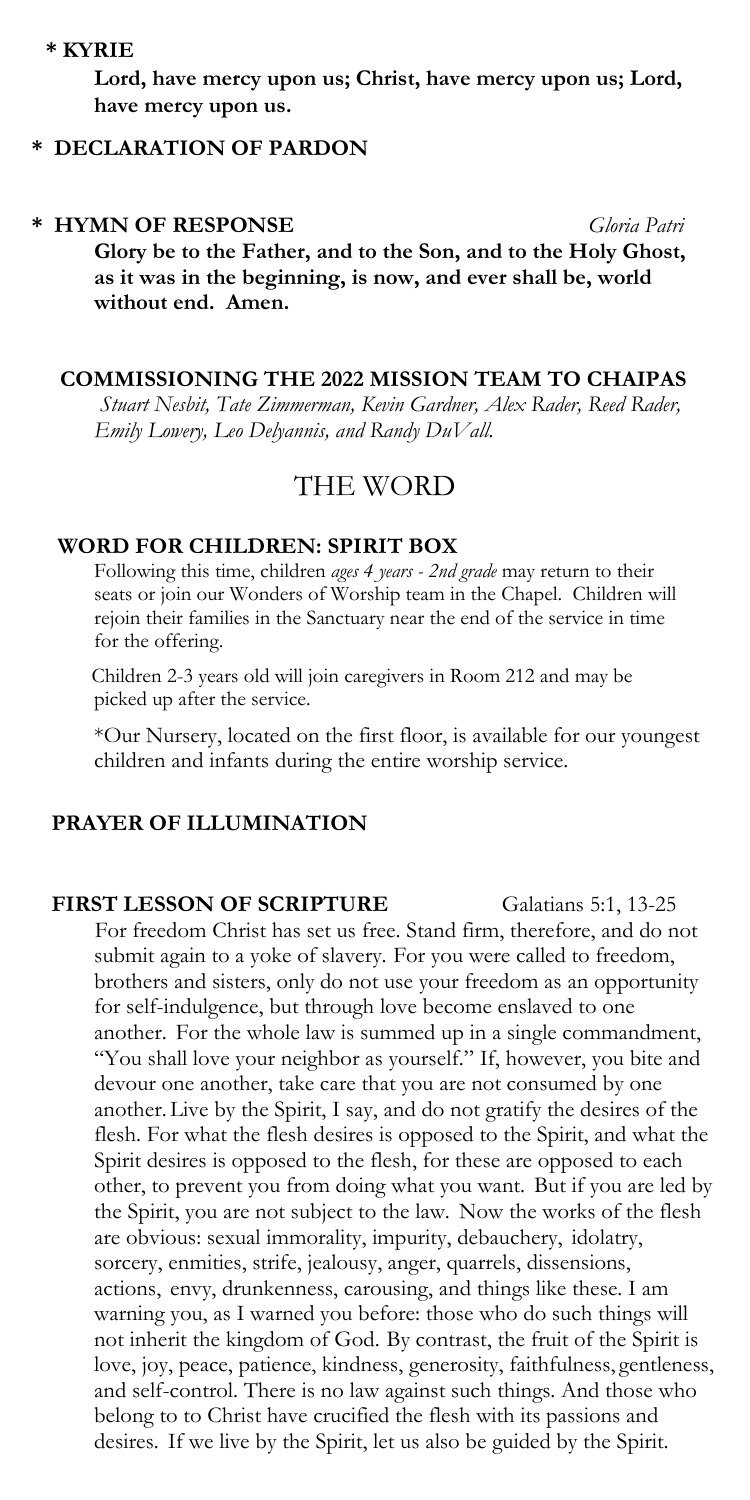## **ANTHEM**

#### *Peter Scheible, baritone*

*Prayer* **Beethoven** 

 O God, Thy goodness reacheth so far, as far as clouds above us. Thy tender mercies crown our days and quickly show that That dost love us. O Lord, my rock, my fortress strong. Hear Thou my prayer which I prolong. As I now bow before Thee.

## **SECOND LESSON OF SCRIPTURE** Matthew 12:46-50

While he was still speaking to the crowds, his mother and his brothers were standing outside, wanting to speak to him. Someone told him, "Look, your mother and your brothers are standing outside, wanting to speak to you."But to the one who had told him this, Jesus replied, "Who is my mother, and who are my brothers?" And pointing to his disciples, he said, "Here are my mother and my brothers! For whoever does the will of my Father in heaven is my brother and sister and mother."

Leader: This is the Word of the Lord. **People: Thanks be to God.** 

#### **SERMON**

*Who Are My Brothers?* Randy DuVall, Commissioned Pastor

## **\* HYMN 326**

*Spirit of God, Descend Upon My Heart* MORECAMBRE

## THE RESPONSE

 **\* AFFIRMATION OF FAITH** *Brief Statement of Faith (PCUSA)*  **We trust in Jesus Christ, fully human, fully God. Jesus proclaimed the reign of God: preaching good news to the poor and release to the captives, teaching by word and deed and blessing the children, healing the sick and binding up the brokenhearted,** 

**eating with outcasts, forgiving sinners, and calling all to repent and believe the gospel. Unjustly condemned for blasphemy and sedition, Jesus was crucified, suffering the depths of human pain and giving his life for the sins of the world. God raised this Jesus from the dead, vindicating his sinless life, breaking the power of sin and evil, delivering us from death to life eternal.**

## **PRAYERS OF THE PEOPLE AND LORD'S PRAYER**

**Our Father, who art in heaven, hallowed be thy name. Thy kingdom come, thy will be done, on earth as it is in heaven. Give us this day our daily bread. And forgive us our debts as we forgive our debtors. And lead us not into temptation but**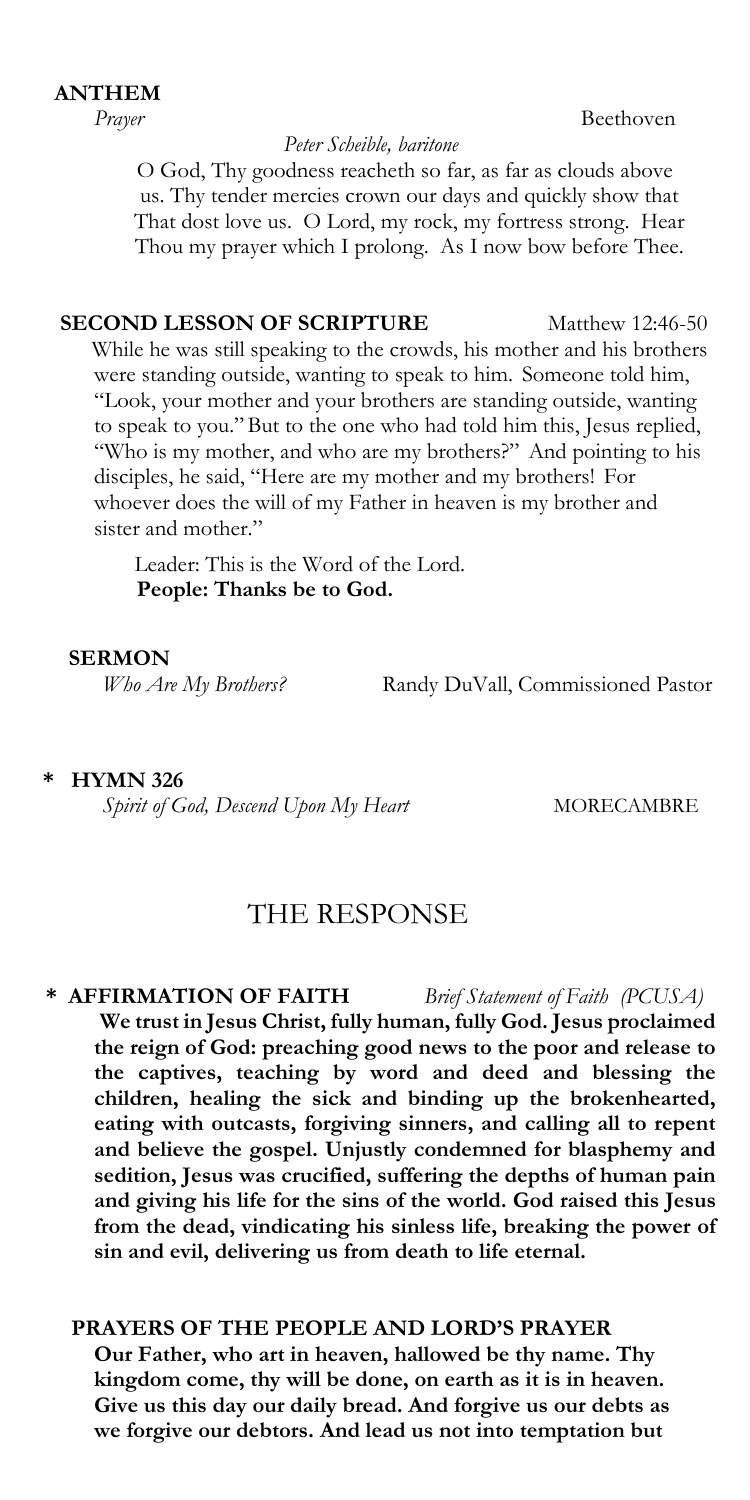**deliver us from evil. For thine is the kingdom, and the power, and the glory forever. Amen.** 

## **SERVICE OF GIVING**

## **Offering**

#### **Offertory Anthem**

Dear Lord and Father of Mankind **C. Hubert Perry** Dear Lord and Father of mankind, Forgive our foolish ways; Re-clothe us in our rightful mind; In deeper reverence, praise. In simple trust like theirs we heard, Beside the Syrian sea, The gracious calling of the Lord, Let us, like them, without a word, Rise up and follow Thee.

Drop thy still dews of quietness, Till all our striving cease: Take from our souls the strain and stress, And let our ordered lives confess The beauty of Thy peace. Breathe thro' the hearts of our desire Thy coolness and Thy balm; Let sense be dumb, let flesh retire; Speak thro' the earthquake, wind, and fire, O still small voice of calm!.

#### **\* Doxology**

 **Praise God, from whom all blessings flow. Praise Him, all creatures here below. Praise Him above, ye heav'nly host. Praise Father, Son, and Holy Ghost. Amen.**

## THE SENDING

## **\* RECESSIONAL HYMN 343**

*Called as Partners in Christ's Service* BEECHER

## **\* BENEDICTION AND CHORAL RESPONSE**

#### **\* VOLUNTARY**

*Lord, You Give the Great Commission* Michael Burkhardt

*THE FLOWERS in the chancel are given to the glory of God by the FPC Flower Guild*